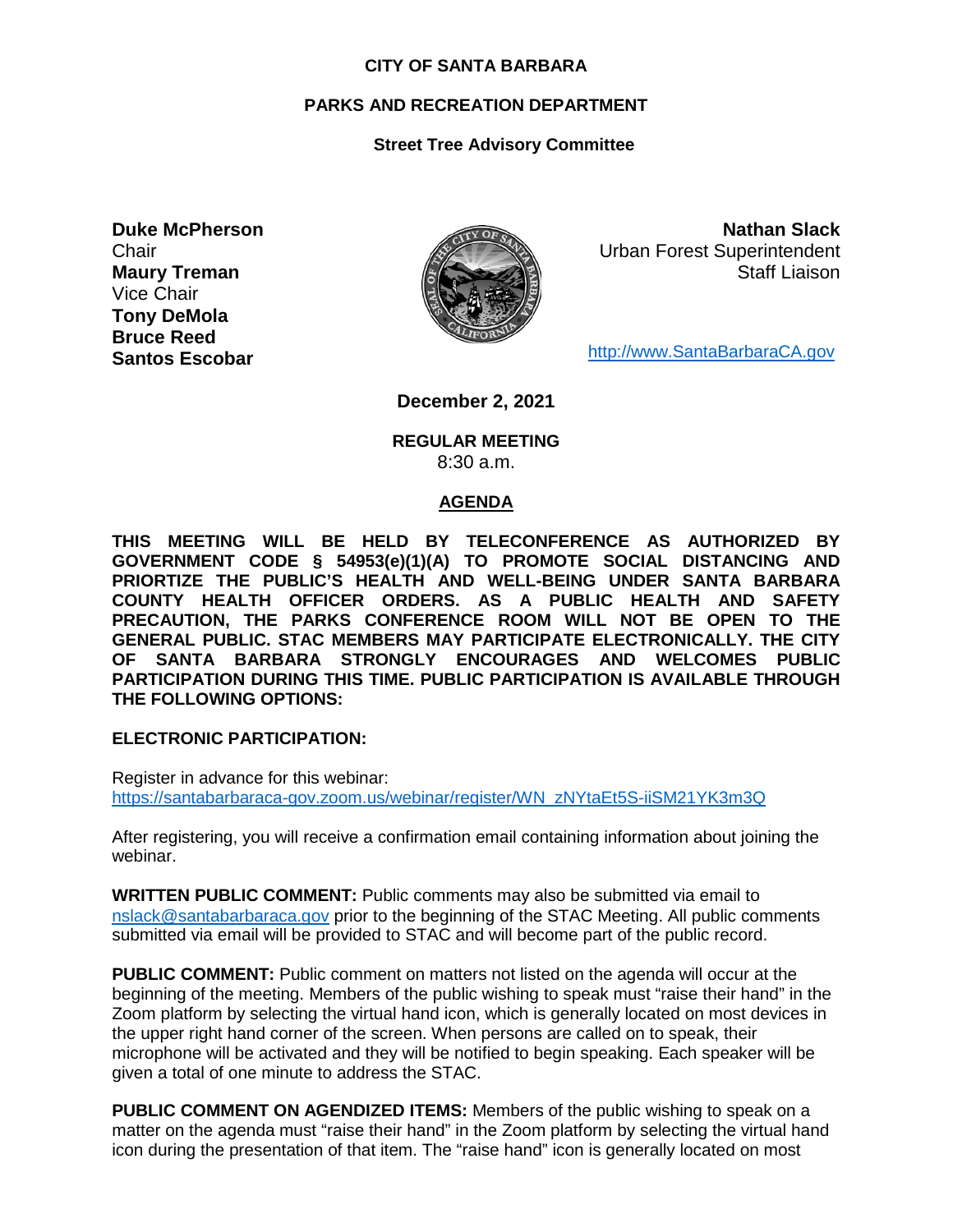devices in the upper right hand corner of the screen. When persons are called on to speak, their microphone will be activated and they will be notified to begin speaking. Each speaker will be given a total of one minute to address the STAC.

## **PUBLIC INFORMATION**

Materials related to an item on this agenda submitted to the Street Tree Advisory Committee after distribution of the agenda packet are available for public inspection in the Parks Division Office located at 402 E. Ortega Street, Santa Barbara, CA 93101, during normal business hours.

## **CALL TO ORDER**

**ROLL CALL**

## **CHANGES TO THE AGENDA**

### **APPROVAL OF MINUTES**

A. Regular Meeting November 4, 2021

### **MEMBER AND STAFF COMMUNICATIONS**

A. Parks and Recreation Commission actions

### **NEW BUSINESS**

# **TREE REMOVAL CONSIDERATIONS**

# **STREET TREES**

- 1. 323 E. Cabrillo Blvd. *(9) Metrosideros excelsus*, New Zealand Christmas Tree Justin Van Mullem
- 2. 621 W. Micheltorena St. *(1) Jacaranda mimosifolia*, Jacaranda, *(1) Corymbia citriodora,* Lemon-Scented Gum, and *(1) Corymbia ficifolia*, Red Flowering Gum *(setback)* – Nicole Horn
- 3. 425 Garden St. *Brachychiton discolor*, Queensland Lacebark Greg Reitz
- 4. 1459 Crestline Dr. *(2) Ficus microcarpa*, Indian Laurel Jane Farrell

# **SETBACK TREES**

- 5. 3060 Lucinda Ln. *Pinus pinea*, Italian Stone Pine John Ferry
- 6. 2121 Las Tunas Rd. *Eucalyptus globulus*, Blue Gum Eucalyptus Ian Williamson
- 7. 1550 La Vista Del Oceano *Eucalyptus cladocalyx*, Sugar Gum Jeffrey Hazarian
- 8. 934 E. Haley St. *(1) Eriobotrya deflexa*, Bronze Loquat, *(1) Ligustrum lucidum,* Glossy Privet – Tracy Burnell
- 9. 2535 Treasure Dr. *(3) Pittosporum undulatum,* Victorian Box Alexander Kemp

# **STREET TREE MASTER PLAN**

1. Borton Rd./Murrell Rd./Linda Rd. – modify designations – staff

### **OLD BUSINESS**

### **ADJOURNMENT**

**AMERICANS WITH DISABILITIES ACT:** In compliance with the Americans with Disabilities Act, if you need special assistance to participate in this meeting, please contact Nathan Slack at 564-5433. Notification at least 48 hours prior to the meeting will enable the City to make reasonable arrangements.

### **ANNOUNCEMENT**